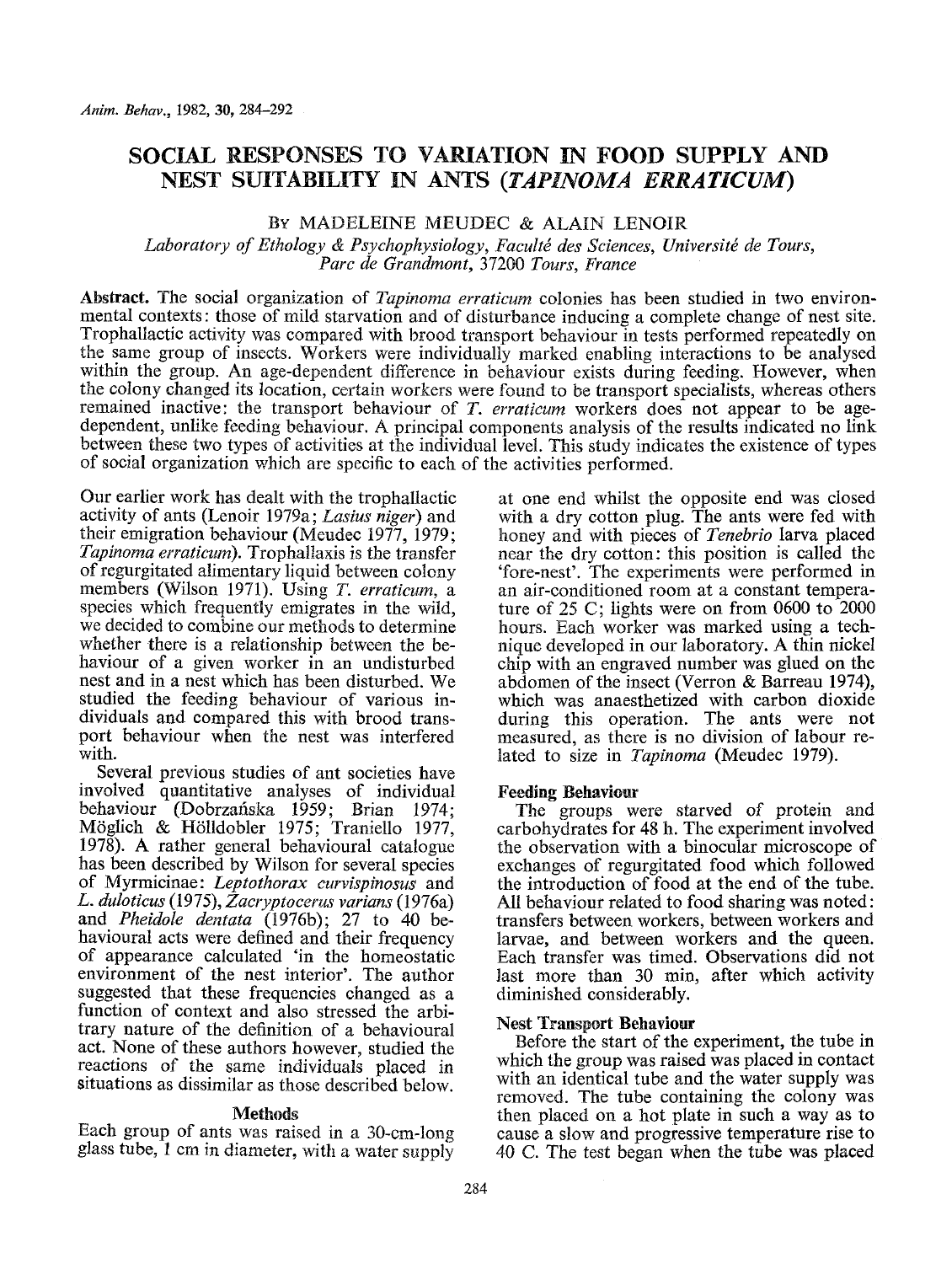on the hot plate and the movements of each ant were observed with a binocular microscope: displacements into the new tube, the number of loads (nymphs, larvae or eggs) transported, and the number of transports effected. When the transport terminated, the new tube containing the group tested was used to house the group until the following test.

Each group of tests comprised first a feeding test, and second a transport test. The study was performed on colonies founded the preceding summer. Initially each colony included a queen and 10 to 20 workers, as well as 15 to 20 larvae. The populations of these small groups changed constantly as a result of death, laying, development and the hatching of callow workers. Experiment 1 was performed on five colonies given seven weekly tests; experiment 2 on two colonies given 16 daily tests. A total of 177 ants were thus individually studied.

#### Results

### **L Feeding Test**

An example of interactions showing trophic flux within a colony is shown in Fig. 1. It can be seen that the level of worker activity is highly variable from high donor activity (worker no. 12) to high receiver activity (no. 21). For this reason, the sequence of food transfer behaviours was analysed (Table I). It appears that when an ant is a donor to a worker, it repeats this behaviour in  $84\%$  of following events; receivers show an 80% repeat rate. Thus an ant which just fed another worker is most likely to do the same thing again, but it may give to the queen or become a receiver.

These data led us to classify workers according to their  $D/R$  ( $D =$  donating,  $R =$  receiving) ratios. If  $D/R$  is greater than unity, the ant is more of a donor than a receiver and vice versa.



Fig. 1. The durations of trophallactic acts, totalled over the seven weekly tests for colony 5. Trophallaxis is represented by arrows pointing towards the receiving ant or larva. Their thickness is in proportion to the duration of exchange. The time spent by foragers feeding on honey or *Tenebrio*  is also represented by arrows.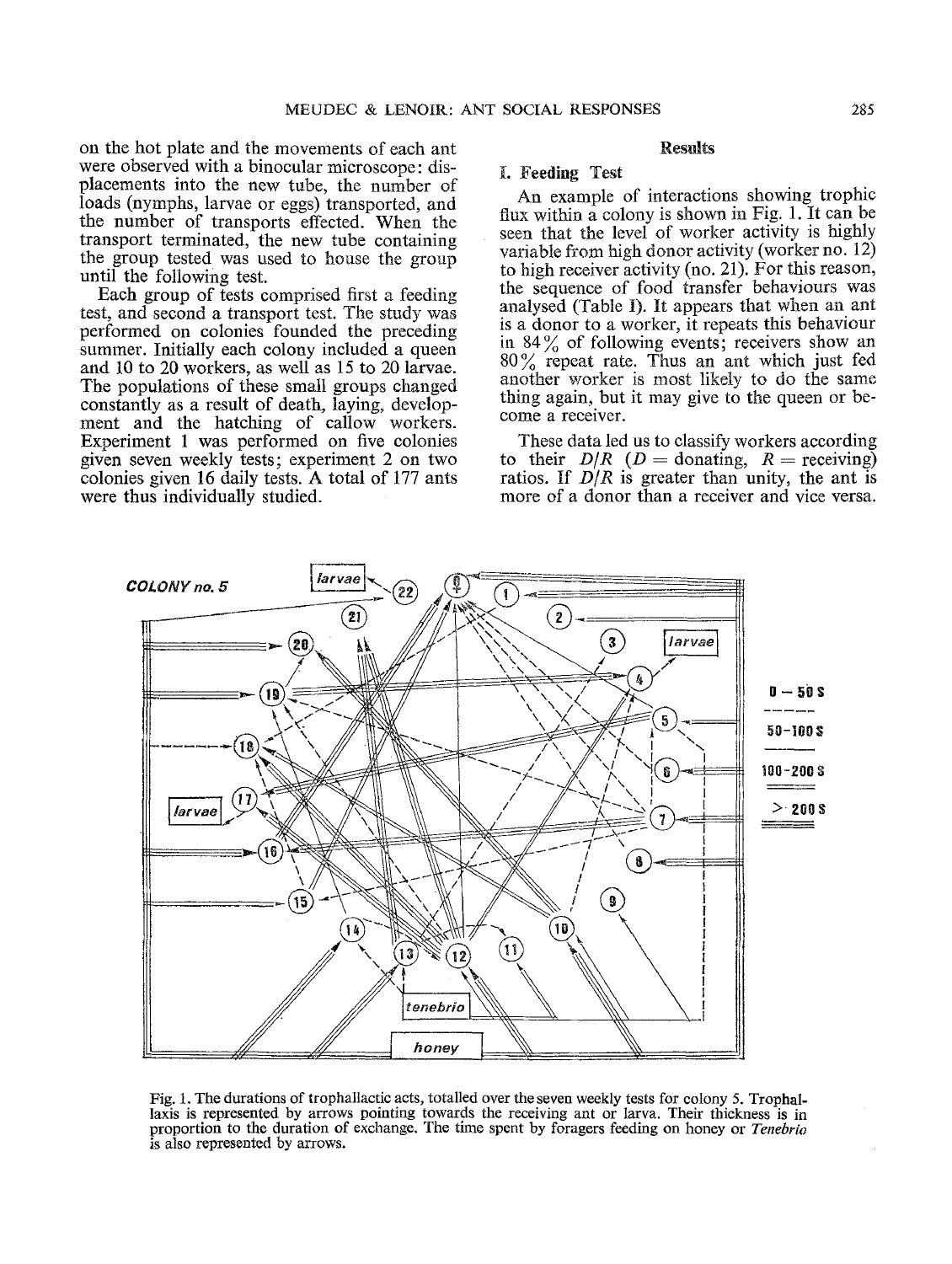| Preceding |          | Following behaviour |        | No. of      |
|-----------|----------|---------------------|--------|-------------|
| hehaviour | DW       | DO                  | R      | transitions |
| DW        | 146      | 13                  | 14     | 174         |
|           | 83.9%    | 7.5%                | 8%     |             |
| DO        |          | 9                   | 6      | 26          |
|           | $42.3\%$ | $34.6\%$            | 23%    |             |
| R         | 19       | 18                  | 192    | 240         |
|           | 7.9%     | 7.5%                | $80\%$ |             |
|           |          |                     |        | 463         |

**Table I. Number of Transitions from One Behaviour to Another (Colonies 1 to 5, weekly tests)** 

DW: donating to a worker; DQ: donating to the queen; R: receiving from a worker.

In Fig. 2 workers have been ranked according to the level of their donating and receiving activity.

The ants were found to fall into three groups: donors, receivers and, between the two, a group of individuals which were in general only slightly active or were low-level donors or Iow-level receivers. High-level donors are most often lowlevel receivers and vice versa. Nursing of larvae was not considered here, but it has been shown previously that receivers may also nurse larvae (Lenoir 1979a, b).

We found a strong change with age in trophallactic behaviour, which is similar to that found in many other species (Wilson 1971). In *Tapinoma* most young ants (less than one month old in laboratory conditions) are recipients, while  $90\%$  of older ants (more than one month old) are donors, although most of them exhibit a low level of activity (Lenoir 1979b).

A very important regulatory mechanism was observed. When foragers die or there are not enough older workers to feed the colony, foraging and donor behaviour develops early in young ants. When the ratio of young/old workers is greater than unity, some young workers may leave the nest for foraging. This behaviour change is occasionally reversible: in two colonies, young workers ceased foraging after some days and became nurses again when sufficient food was provided (Lenoir 1979b).

# **II. Nest Displacement Test**

Table II shows the number of times an individual transported a load during each test for one of the five colonies given weekly tests. Behaviour of the young workers was noted from the time of their emergence. The results of daily tests are not described here because of their similarity.

In any particular test not all workers are equally active (see Table II). If one considers the results of all seven tests on the same tube, certain workers appear to have a constant level of activity (high or low), while that of others is more variable. At the two extremes in Table II, worker 4 was almost inactive, while worker 1 was almost always active. Of the 21 young workers born during the observation period and observed for at least three weeks, six of them transported on their first test, when they were no more than 6 days of age, and a further nine of them transported on their second test. This indicates that one week of maturation is sufficient for the expression of brood transport behaviour in this situation. One young worker did not engage in transport until after the age of 15 days; five remained inactive throughout the testing period.

The egg-laying activity of the queen in the five colonies and the larvalpopulation cycle both cause fluctuations in the number of loads to be carried. It is interesting to ask how work is distributed when the total load varies. Two possible responses to increased colony size are: (i) more individuals might engage in transport; and (ii) those workers which are most engaged in transporting might increase their activity further. Both appear to occur.

(i) The number of transporters increases when the quantity of brood moved increases  $(r = 0.40)$ .  $P < 0.02$ ). The entire worker population, however, is rarely engaged in this activity.

(ii) There were two or more loads per worker in 10 of the 35 cases. In only one case were all the workers active, whilst in all other tests, the excess work was chiefly performed by workers whose activity was high and stable throughout the test period. The most active worker commonly transported more than one third of the total load (e.g. worker 1, colony 4, test 5; Table II). Thus, when the work load exceeded two loads per worker, the number of transporting workers did not increase, rather the activity level of one to four of the most active workers (in a group of about 12 workers) tended to rise.

The duration of the different phases of the transport test varied from one experiment to another. Of the 35 tests in consideration, the alert and exploration phase which precedes the first transport lasted a mean of  $290 \text{ s}$  (sp = 305). The total duration of the test up to the end of transport had a mean of 418 s ( $SD = 274$ ). The queen changed nest at the onset of the 'traffic jam' with a mean latency from the beginning of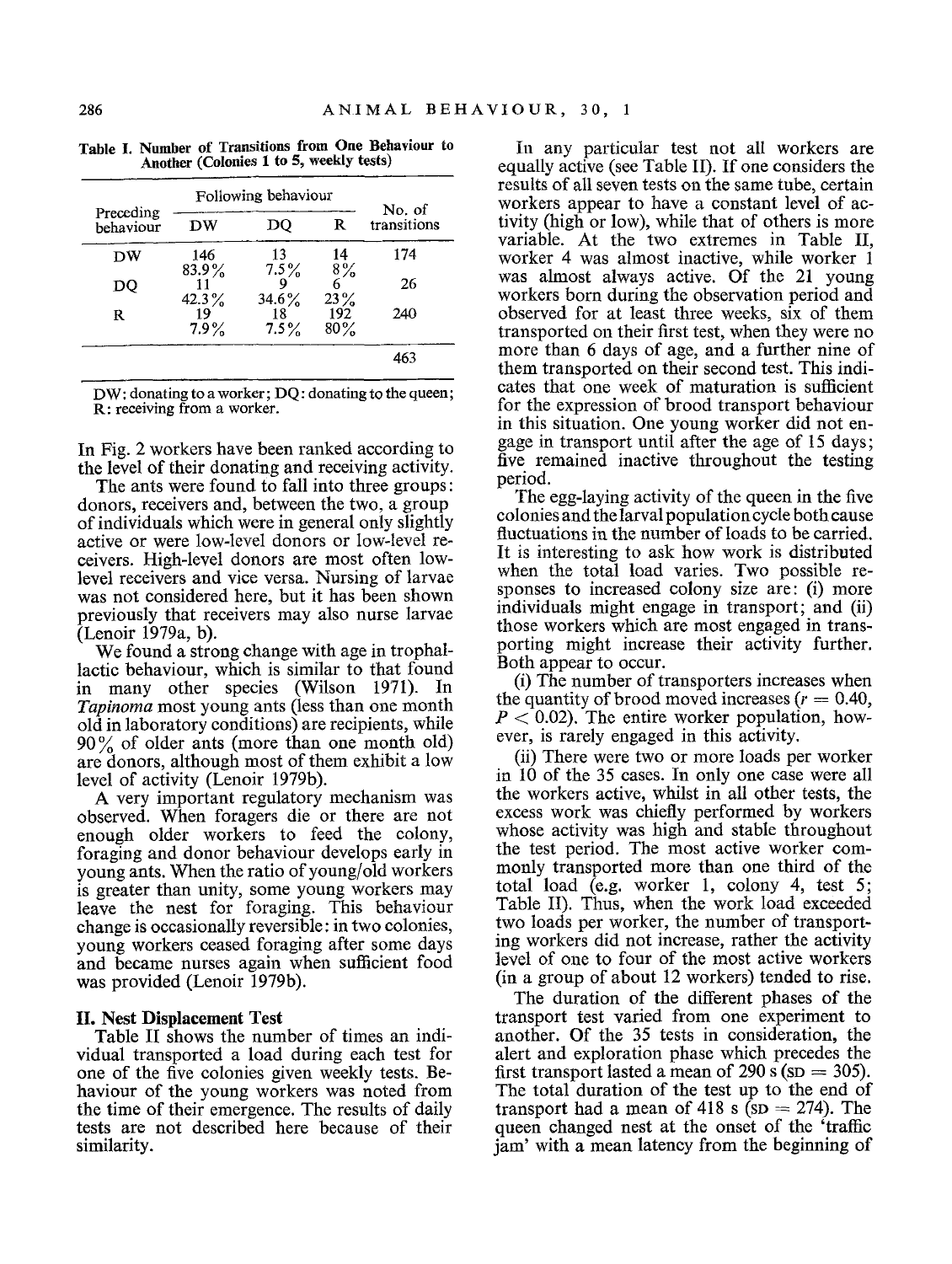the disturbance of 290 s ( $SD = 230$ ). She was rarely a transporter: the queen of colony 4 performed one transport in test 5 and two transports in test 7; the queen of colony 5 performed one transport in test 4. All the groups responded with comparable rapidity (in under 10 min) to the same disturbance.

### IlL **Is there a Relationship between the Trophallactic and Transport Behaviours of the Same**  Individual ?

Lenoir (1979b) found an age-dependent behaviour difference in this species, the oldest



workers being foragers, the youngest being nurses. We have shown here that, even though certain old workers were capable of moving the brood, most young workers were also capable of this behaviour. Thus a direct relationship between the capacities to show these two types of activity does not appear to exist.

A more detailed analysis of the results was .performed using correspondence analysis. This is a form of principal components analysis (Benzecri 1973), which has previously been used to study associations between individuals and



Fig. 2. Trophallactic activity of individuals in each of the five colonies. Workers (and queen $\varphi$ ) are ranked according to decreasing Donating activity when the ratio  $D/R > 1$ and increasing Receiving activity when the ratio  $D/R$  < 1, where  $D/R$  = (total duration of Donating to other workers and queen)/(total duration of Receiving).

Left ordinates show duration Donating (s) and right ordinates show duration Receiving (s).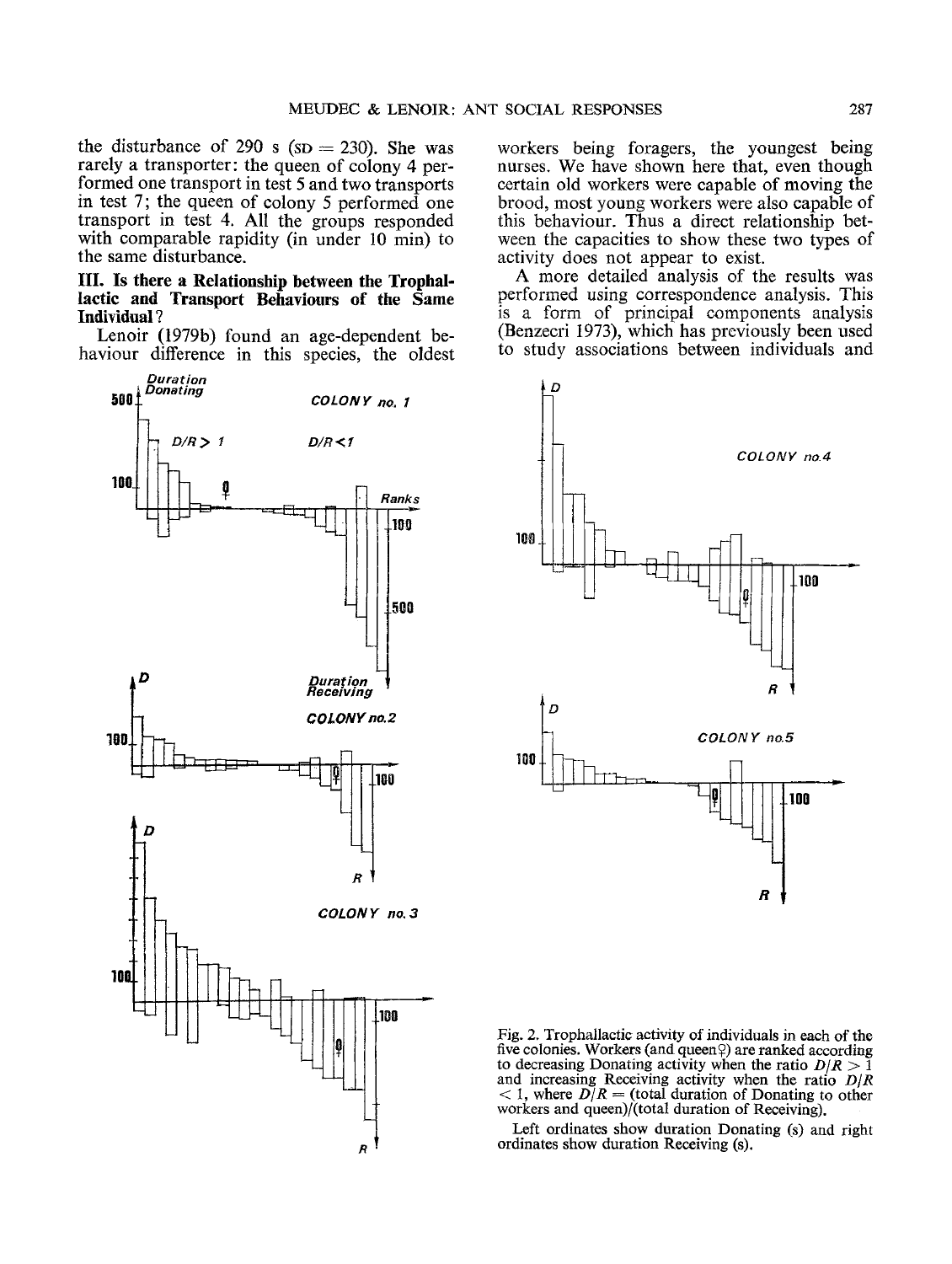| no.     | 30 April | 6 May | 13 May 27 May |   | 4 June   | 11 June | 18 June |
|---------|----------|-------|---------------|---|----------|---------|---------|
| $1*$    |          | 2     |               |   | 10       | 3       | 2       |
| $2*$    |          |       |               |   | $\Omega$ | 0       | 0       |
| $3*$    |          |       |               |   |          |         |         |
| $4*$    |          |       |               | 0 | $\theta$ | d       |         |
| $5*$    |          |       |               |   |          |         |         |
| $6*$    |          |       |               |   |          |         |         |
| $7*$    |          | 10    |               |   | d        |         |         |
| $8*$    |          |       |               |   | 0        | d       |         |
| 9*      |          |       |               |   | 0        |         |         |
| $10*$   |          |       |               | 2 | 6        | ٦       |         |
| $11*$   |          |       |               |   |          |         |         |
| $11'$ * |          |       |               |   |          |         |         |
| 12      |          |       |               |   |          |         |         |
| 13      |          |       |               | 3 |          |         | 2       |
| 14      |          |       |               |   |          |         |         |
| 15      |          |       |               |   |          |         |         |
| 18      |          |       |               |   |          |         |         |
| 19      |          |       |               |   |          |         |         |
| 20      |          |       |               |   |          |         |         |
| 22      |          |       |               |   |          |         |         |
| 23      |          |       |               |   |          |         | 0       |

**Table 1I. Frequencies of Carrying Loads in the Nest Disturbance Tests by individuals in Colony 4 at Weekly Intervals** 

\*: Old workers (over one month old at the start of the experiment).

d: Workers which died during the previous week.

Workers 12 to 23 hatched during the experiment.

behaviour in *Lasius niger* (Lenoir & Mardon 1978; Lenoir 1979a).

Principal components analysis describes differences between individuals in a heterogeneous sample in terms of a relatively few composite variables called components or factors. The first factor extracts the maximum variance along a single dimension among the individuals in the sample. Each successive factor also extracts the maximum variance remaining but is subject to the constraint of being independent of all previous factors (Frey & Pimentel 1978). Correspondence analysis is a very robust technique because it does not require normal distributions.

In Table III we show correlations between each behavioural act and each factor: these measure the relationship of the original variables to the factors.

**(a) Experiment 1:** animals tested weekly. Table III shows that the first factor represents trophallactic activity between adults, with duration of donating to workers loading opposite to duration receiving from workers (correlations being  $0.913$  and  $-0.953$ ). The second factor represents donor activity towards larvae, and the third factor, donor activity to the queen. We find the number of transports in factor 4, which accounts only for  $8\%$  of the total variance. Pro-

jection of behavioural acts on the axes for factors 1 and 2 (see Fig. 3) shows that transport is associated with the group of behaviours characteristic of foragers: feeding on the honey and on prey, and giving to the queen and to other ants.

(b) Experiment 2: **animals tested** daily. In these tests we find also transport behaviour in factor 4, but it represents only  $1.8\%$  of the total variance (Table III). Projections of behaviours show that this behaviour was exhibited more frequently by receivers: NCM is near to the group of behaviours which characterize nurses (Fig. 4). Thus the weekly tests and the daily tests give different results.

It is concluded from this analysis that:

(1) transport specialists (i.e. ants whose exclusive or principal activity is transport, having no other activity in the nest) do not exist;

(2) the behaviour of most workers during the transport of a brood is not directly related to their behaviour in a situation of normal nest activity; and

(3) whether the most active foragers or the most active receivers generally perform a large number of transports depends on the test situation. Other ants can also be effective transporters.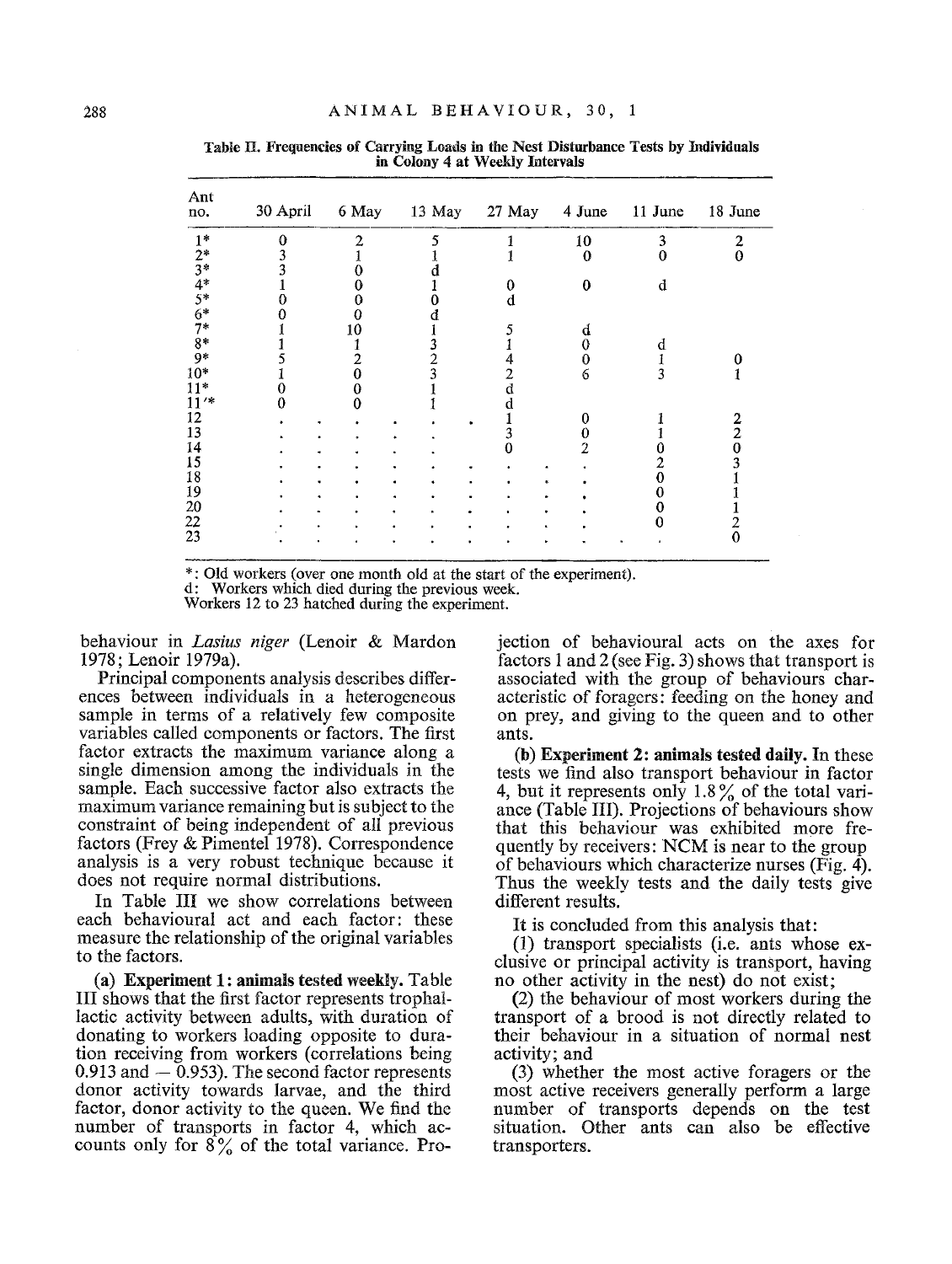| ׇ֚֘֡ |
|------|
|      |
| l    |

|                                                                                                | Factor <sup>1</sup>            | Correlations with        | Factor 2                 | Correlations with    | Factor 3                | Correlations with    | Factor 4                | Correlations with |
|------------------------------------------------------------------------------------------------|--------------------------------|--------------------------|--------------------------|----------------------|-------------------------|----------------------|-------------------------|-------------------|
| Behavioural acts                                                                               | Exp. 1                         | Exp. 2                   | Exp. 1                   | Exp. 2               | Exp. 1                  | Exp. 2               | Exp. 1                  | Exp. 2            |
| Feed on prey (Tenebrio) (FPR)<br>Feed on honey (FHO                                            | నిఞ $^{\infty}_{\infty}$       | $\tilde{z}^{\alpha}_{2}$ | $\frac{6}{2}$            | $\frac{4}{5}$        | $\frac{4}{1}$           | $-27$<br>77          | $-37$<br>529            | 5335<br>- 135     |
| Number of loads carried during migration (NCM)<br>Trophallaxis: donor activity (regurgitation) |                                |                          | $\overline{a}$           |                      |                         |                      |                         |                   |
| Number: donating to queen (                                                                    |                                |                          |                          |                      | -338                    |                      |                         |                   |
| Juration: donating to queen<br>Number: donating to larvae (                                    | <u>ន្ទ្រីមន្ទ្រី។</u><br>ទង្គី |                          |                          | $\frac{28777}{11}$   |                         | <u>ವಾದಜಿ</u>         |                         |                   |
| Duration: donating to larvae (                                                                 |                                | $\frac{8878}{1871}$      | -88<br>-<br>1            |                      |                         |                      |                         |                   |
| Number: donating to worker (NDW                                                                |                                |                          | $\overline{\phantom{a}}$ |                      |                         |                      |                         | $-79$             |
| NOQ<br>Duration: donating to worker (                                                          |                                |                          | ī                        |                      | 82                      |                      |                         |                   |
| Number: receiving from workers (NRW)<br>rophallaxis: receiving activity                        |                                |                          |                          |                      |                         | $-27$                |                         |                   |
| Duration: receiving from workers (DRW)                                                         | -244<br>- 953                  | $-524$<br>$-992$         | $\frac{1}{4}$            | ī                    |                         | $\overline{1}$       |                         | $\bar{r}^{\circ}$ |
| Eigen value                                                                                    | 0.665<br>0.41<br>0.41          | $\frac{0.732}{77.0}$     | 0.422                    | $\frac{0.103}{10.8}$ |                         |                      |                         |                   |
| Cumulative variance %<br>Variance %                                                            |                                |                          | 27<br>69.5               |                      | $0.242$<br>15.5<br>84.9 | 0320<br>0820<br>98.0 | 0.129<br>9.3.2<br>9.3.2 | $\frac{338}{258}$ |
| Experiment 1: 5 colonies, weekly tests                                                         |                                |                          |                          |                      |                         |                      |                         |                   |

 $\mathbf{\overline{c}}$  $\subseteq$ 0  $\Xi$  . ç  $\mathbf s$ **8 QJ**  ~0 <u>oo</u>c  $-2.5$ 

# **MEUDEC & LENOIR: ANT SOCIAL RESPONSES 289**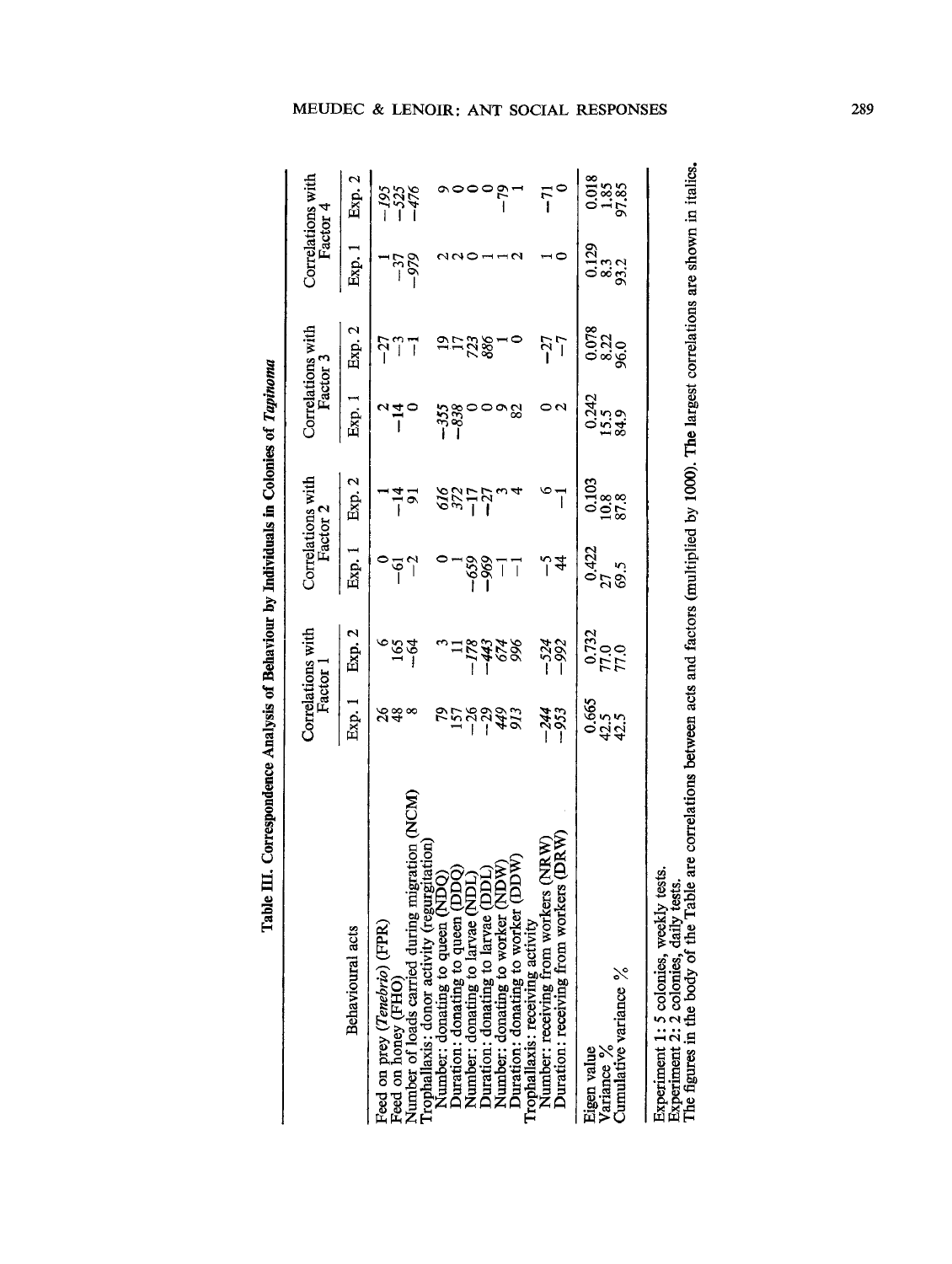#### **Discussion**

When the nest is disturbed, *T. erraticum* workers move the brood to a more satisfactory site. There is no precise correlation between the activity of these workers in the normal nest (foragers, nurses, intermediates) and their activity when the brood has to be moved.

Brood transport is *characterized* by two main behaviour patterns: *emergence* from the nest, which is normal for foragers, and active seizing of the brood in the jaws, which is normal for nurses. Most foragers were once nurses and so have prior experience in manipulating the brood, but they are not in direct contact with it just before the transport. In spite of this, when the nest was rapidly transported following a disturbance, some foragers took larvae, eggs and nymphs in their jaws and moved them. In the experimental breeding tubes, the receivers did not leave the brood to go to the fore-nest for food. In the case of nest disturbance, they did, however, run out and were also capable of orientation behaviour on a trail. They often performed several round trips between the two nests, transporting eggs, larvae or nymphs.

The response of the colony is thus a function of the situation, and the behaviour adopted by a particular individual in the case of nest disturbance initially appears to depend little on its previous behaviour. The distribution of ants into groups according to their behaviour does not seem to be random: repeated testing shows that, despite response variation, there are consistent differences between some individuals. The experimental conditions may affect the results: for example, daily testing may favour the expression of transport behaviour by nurses, while a weekly

test might favour this behaviour by foragers. Following a sudden disturbance of the nest, the reaction of each *T. erraticurn* worker may depend on recent experience.

Nest moving behaviour has been studied in several species and a relationship with worker age has been found. The nomad ants (Dorylinae) do not have a form specialized in transport; some young workers transport at their first migration (Schneirla 1971, page 147). Dobrzafiska (1973) observed the transport activity of *Formica exsecta* in the field and did not find any agedependent behaviour difference for this behaviour: she stressed the fact that young colonies of this species have a 'natural tendency' to emigrate. This 'latent migration' behaviour may be compared to that which Wilson (1971) described in *Monornorium pharaonis, Tapinoma rnelanocephalurn, Iridomyrrnex hurnilis* and *Paratrechina longicornus:* 'Such species resemble the "fugitive" or "opportunistic" species of ecological classifications. That is they depend on finding newly opened sites, exploit them for whatever brief time they are suitable, and quickly move on as soon as the sites become unfavorable'. In species which often move, all individuals and not just a group of specialists may be capable of moving the brood to a new nest. This hypothesis evidently remains to be confirmed by a systematic study. The existence of a group of specialists was demonstrated by Möglich & Hölldobler in *Formica sanguinea* and *Carnponotus sericeus*  (1974) and *F.fusca* (1975) and it was shown to be composed of certain of the older workers in external service. Herbers (1979), studying F. *obscuripes,* observed that under stress 84% of the transporters are majors. In *Myrrnica rubra,*  transport is performed by a group of old workers



Fig. 3. Projections of behavioural acts on the axes for factors 1 and 2 obtained by correspondence analysis for colonies 1 to 5 (weekly tests). See Table III for symbols.



Fig. 4. Projections of behavioural acts on the axes 1 and 2 obtained by correspondence analysis for colonies 6 and 7 (daily tests). See Table III for symbols.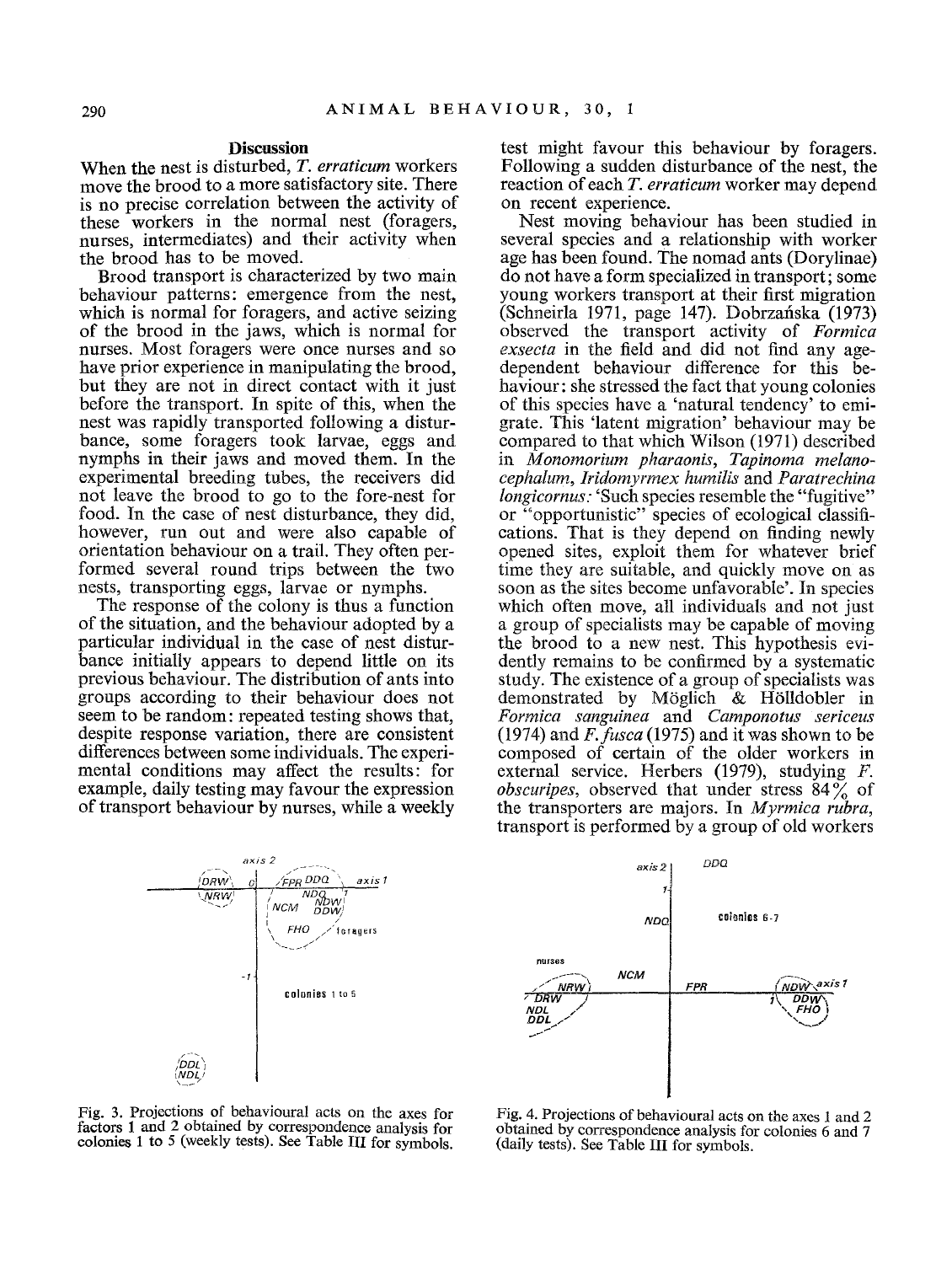(Abraham & Pasteels 1977). In *Atta sexdens,* the carrying of pupae from one location in the fungus garden to another or from one site to another during emigration is not exclusively performed by a specialized group (Wilson 1980). The absence of transport specialists (to be confirmed by individual marking) could be related to the unique biology of these leaf-cutter ants.

The extent to which individuals differ in behaviour during brood transport thus appears to be species-dependent. It is worth considering the possible effect of the tests used on this type of behaviour. Perhaps an extremely simple external environment, like the one used here, might favour the expression of transport behaviour by certain interior workers which would not be expressed in a natural complex environment. We have found that brood transport behaviour in *Tapinoma erraticum* seems to be only marginally associated with differences in worker behaviour in the nest. In interpreting these results, one should consider the alert situation of the test brought about by an abrupt disturbance, which puts the entire colony in a state of alarm.

It would be interesting to repeat a part of this study, concentrating on the phase immediately preceding true foraging or migratory behaviour. This would be a study of recruiting behaviour in two environmental contexts, since *T. erraticurn*  workers utilize mass recruitment in both situations. The pioneers guide the rest by means of an odorized trail either towards a food supply or a new nesting site. Thus, Hölldobler  $(1971)$ showed that the trail created by *Camponotus socius* was the same during recruitments for food and for emigration. Only the invitation to follow this trail varies: it consists of jerking movements of the recruiting worker during emigration, and of waggles or oscillations during food gathering. Hölldobler & Wilson (1978) also analysed the recruitment system of *Oecophylla longinoda* for food and for a new nesting site, among others. The same type of messages are emitted: a trail from the rectal gland and 'antennation' of tactile stimuli. Added to these are an opening of the mouth and nodding of the head during feeding behaviour, and transport by adults during migratory behaviour. The authors believe that these different types of recruitment provide an example of economy in the use of signals in the evolution of communication systems by social insects.

During a nest move by *T. erraticum* certain workers are active, others not. In tests involving weekly disturbance, the most active workers are apparently most often foragers but, as mentioned above, both experimental conditions and individual experience may affect the results. A more sophisticated analysis will perhaps enable us to show how the disturbing situation is perceived and why the reaction of workers varies independently of their function within the nest.

### **Acknowledgments**

We are grateful to J. C. Mardon (Department of Mathematics, University of Tours) for the programme of correspondence analysis. We thank also Dr Slater and two anonymous reviewers for helpful suggestions.

#### **REFERENCES**

- Abraham, M. & Pasteels, J. 1977. Nest-moving behaviour in the ant *Myrmica rubra. Proc. VIII Intern. Congr. IUSSI,* Wageningen, the Netherlands, 286. Wageningen: Publ. Centre for Agric. Publ. Doc.
- Benzecri, J. P. 1973. *L'analyse des Données*, Vol. 2. Paris: Dunod.
- Brian, M. V. 1974. Brood-rearing behaviour in small cultures of the ant *Myrmica rubra L. Anim. Behav.*, 22, 879-889.
- Dobrzafiska, J. 1959. Studies on the division of labour in ants, genus *Formica..4cta Biol. Exp.,* 19, 57-81.
- Dobrzafiska, J. 1973. Ethological studies on polycalic colonies of the ants Formica exsecta Nyl. Acta *Neurobiol. Exp.,* 33, 597-622.
- Frey, D. F. & Pimentel, R. A. 1978. Principal component analysis and factor analysis. In: *Quantitative Ethology* (Ed. by P. W. Colgan), pp. 219-245. New York: John Wiley.
- Herbers, J. M. 1979. Caste biased polyethism in a mound-building ant species. *Am. Midl. Nat.,* 101, 69-75.
- Hölldobler, B. 1971. Recruitment behavior in *Camponotus socius. Z. Vergleich. PhysioL,* 75, 123-142.
- Hölldobler, B. & Wilson, E. O. 1978. The multiple recruitment systems of the African Weaver Ant *Oecophylla longinoda* (Latreille) *(Hymenoptera Formicidae). Behav. Ecol. Sociobiol.,* 3, 19-60.
- Lenoir, A. 1979a. Le comportement alimentaire et la division du travail chez la Fourmi *Lasius niger L. Bull. Biol. Fr. Belg.,* 113, 79-334.
- Lenoir, A. 1979b. Feeding behaviour in young societies of the ant *Tapinoma erraticum* L.: trophallaxis and polyethism. *Insectes Sociaux,* 26, 19-37.
- Lenoir, A. & Mardon, J. C. 1978. Note sur l'application de l'analyse des correspondances à la division du travail chez les Fourmis. *C.R. Acad. Sci. Paris, D,*  287, 555-558.
- Meudec, M. 1977. Le comportement de transport du couvain lors d'une perturbation du nid chez *Tapinoma erraticum.* R61e de l'individu. *Insectes Sociaux,* 24, 345-352.
- Meudec, M. 1979. Comportement d'émigration chez la Fourmi *Tapinoma erraticum* (Latreille). Un exem-<br>ple de régulation sociale. Thèse Doct. Etat., Universit6 de Tours.